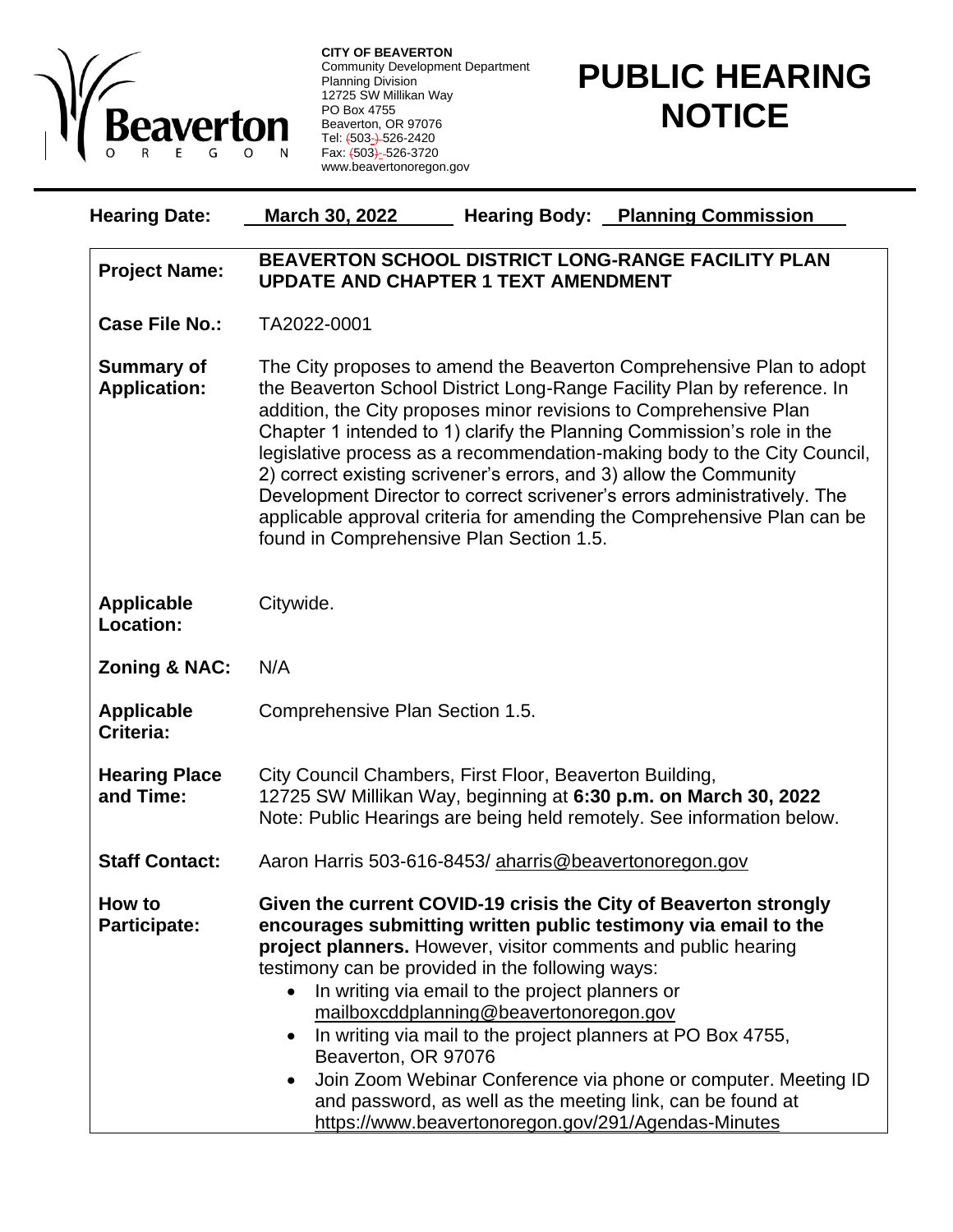• In person on a video link. The Planning Commission Meeting can be viewed from the Beaverton Building Council Chambers, and inperson public hearing testimony may be provided on a computer set up in the Beaverton Building.

## **Due Date for Written Comments: March 30, 2022, at 4:30 p.m.**

Pursuant to Section 50.58 of the Beaverton Development Code, written comments or exhibits submitted prior to the hearing in order to be submitted by staff at the hearing must be received by the City Recorder or project planners no later than 4:30 p.m. on the day of the scheduled hearing. **To be made a part of the written staff report, correspondence needs to be received by Friday, March 18, 2022.** All written testimony provided prior to the meeting will be provided to Planning Commission prior to their decision. Please reference the Case File Number and Project Name in your written comments. Comments are encouraged be provided comment via email to [aharris@beavertonoregon.gov.](mailto:aharris@beavertonoregon.gov)

You are receiving this notice to advise you of a proposed ordinance action. Section 1.4 of the Beaverton Comprehensive Plan requires the City to provide written notice of a proposed ordinance action to the applicant, affected Neighborhood Association Committees (NACs), and owners of property within the City for which the proposed ordinance, if adopted, may in the Director's opinion affect the permissible uses of land. Property owner information is based on the most recent property tax assessment roll of the Washington County Department of Assessment and Taxation.

A copy of all documents and evidence submitted by or on behalf of the applicant, and applicable review criteria, are available for inspection. Please contact the project planners for more information or to view documents electronically. A copy of the staff report will be available for inspection at no cost at least seven (7) calendar days before the hearing. A copy of any or all materials will be provided at a reasonable cost. A copy of the staff report may also be viewed online at: [www.beavertonoregon.gov/DevelopmentProjects](http://www.beavertonoregon.gov/DevelopmentProjects)

The Planning Commission shall conduct hearings in accordance with adopted rules of procedure and shall make a recommendation on the application after the hearing closes to be forwarded to the City Council. Failure to raise an issue in a hearing, by testifying in person or by letter, or failure to provide statements or evidence with sufficient specificity to afford the decision-making authority an opportunity to respond to such issue, precludes appeal to the Land Use Board of Appeals on the issue.

Staff strongly encourages you to participate in the public process by reviewing documents online and viewing the public meeting at [https://www.beavertonoregon.gov/291/Agendas-Minutes.](https://www.beavertonoregon.gov/291/Agendas-Minutes) If you do not have the technology to view documents, watch, or participate in the meeting, please contact the project planners for additional support.

**Accessibility information**: This information can be made available in large print or audio tape upon request. Assistive listening devices, sign language interpreters, or qualified bilingual interpreters can be made de available at any public meeting or program with 72 hours advance notice. To request services, contact Aaron Harris at 711 503-616-8453.